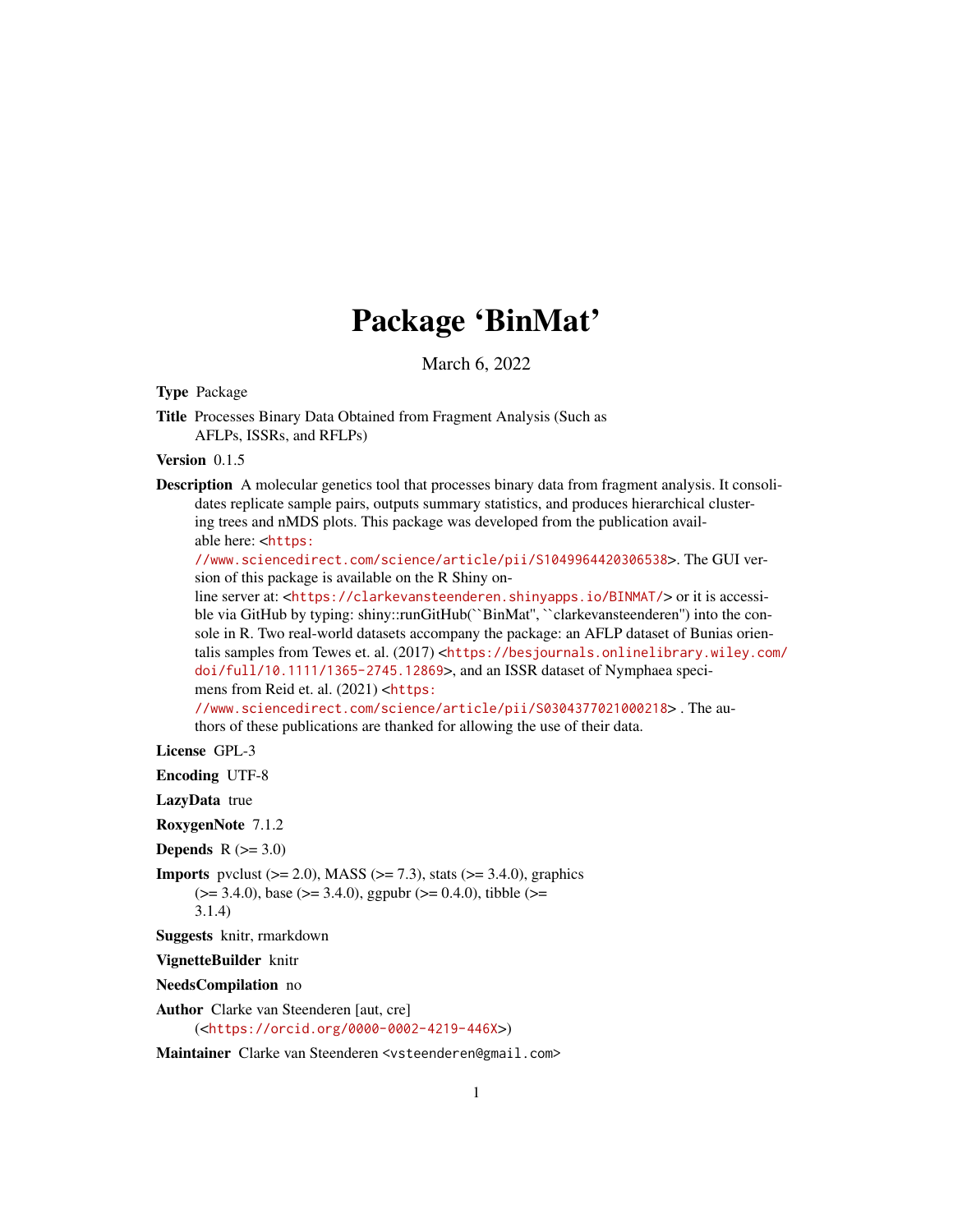<span id="page-1-0"></span>Repository CRAN

Date/Publication 2022-03-06 07:50:14 UTC

## R topics documented:

| Index | 13 |  |
|-------|----|--|

BinMatInput\_ordination

*Example input data containing a consolidated binary matrix with groups*

### Description

Example input data containing a consolidated binary matrix with groups

#### Usage

```
data(BinMatInput_ordination)
```
#### Format

A dataframe with columns for loci, and rows of replicate pairs. Grouping information is in the second column.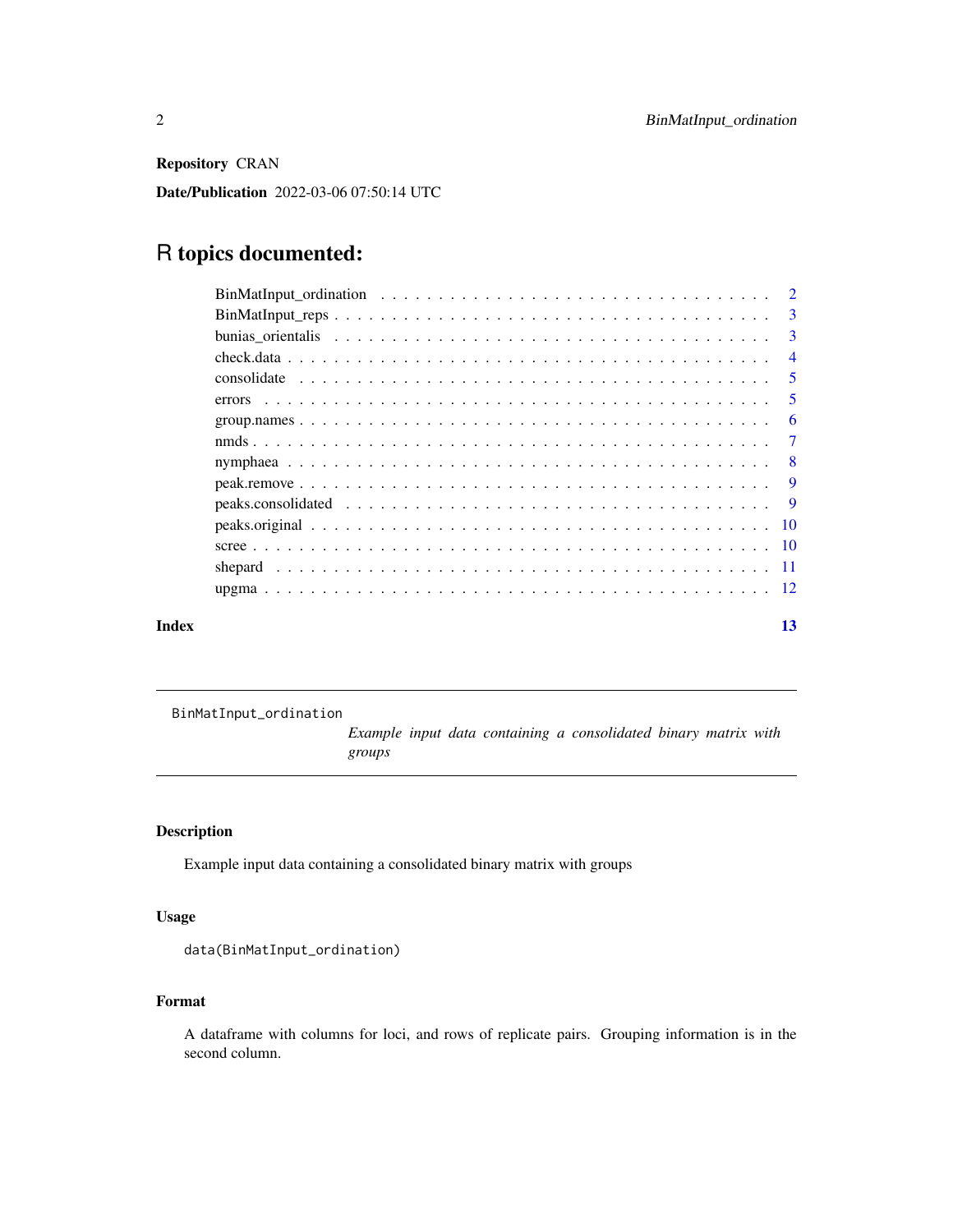#### <span id="page-2-0"></span>BinMatInput\_reps 3

#### Examples

```
data(BinMatInput_ordination)
mat = BinMatInput_ordination
group.names(mat)
scree(mat)
shepard(mat)
clrs = c("red", "green", "black")
nmds(mat, colours = clrs, labs = TRUE)
```

| BinMatInput_reps | Example input data containing a binary matrix comprising replicate |
|------------------|--------------------------------------------------------------------|
|                  | pairs                                                              |

#### Description

Example input data containing a binary matrix comprising replicate pairs

#### Usage

```
data(BinMatInput_reps)
```
#### Format

A dataframe with columns for loci, and rows of replicate pairs.

#### Examples

```
data(BinMatInput_reps)
mat = BinMatInput_reps
check.data(mat)
cons = consolidate(mat)
pks = peaks.consolidated(cons)
err = errors(cons)
rem = peak.remove(cons, 4)
clust = upgma(cons)
```
bunias\_orientalis *Example input file of Bunias orientalis AFLP data, taken from Tewes et. al. (2017). This dataset has already been consolidated, and can be used as input for the generation of an nMDS plot. The paper can be found here: <https://besjournals.onlinelibrary.wiley.com/doi/full/10.1111/1365- 2745.12869>*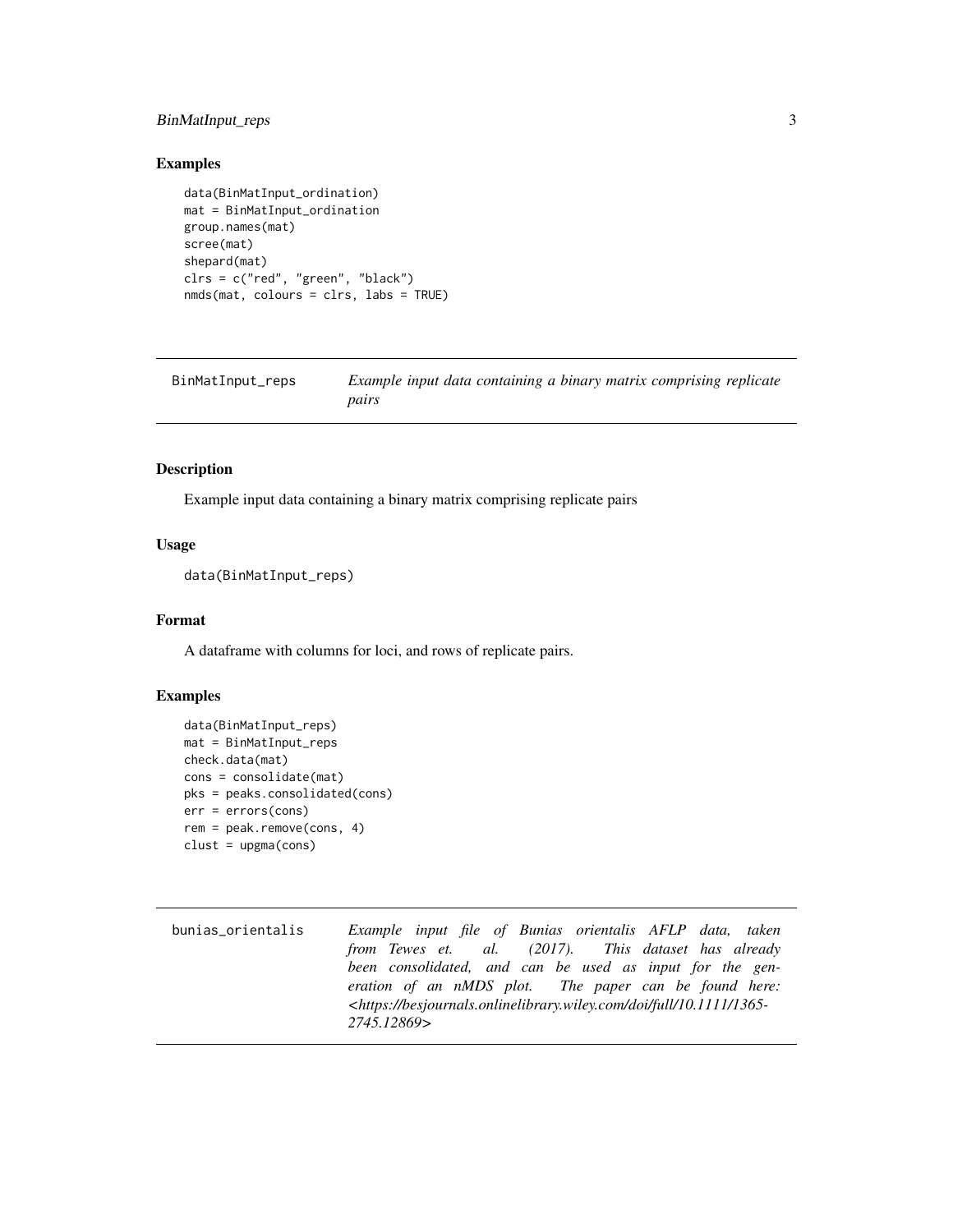<span id="page-3-0"></span>Example input file of Bunias orientalis AFLP data, taken from Tewes et. al. (2017). This dataset has already been consolidated, and can be used as input for the generation of an nMDS plot. The paper can be found here: <https://besjournals.onlinelibrary.wiley.com/doi/full/10.1111/1365-2745.12869>

### Usage

```
data(bunias_orientalis)
```
#### Format

A dataframe with columns for loci, and rows of replicate pairs. Grouping information is in the second column.

check.data *Checks binary matrix for unwanted characters.*

#### Description

Checks for unwanted values (other than 1, 0, and ?).

#### Usage

check.data(x)

#### Arguments

x A CSV file containing replicate pairs of binary data.

#### Value

Index positions where unwanted values occur (row, column).

#### Examples

```
data(BinMatInput_reps)
mat = BinMatInput_reps
check.data(mat)
```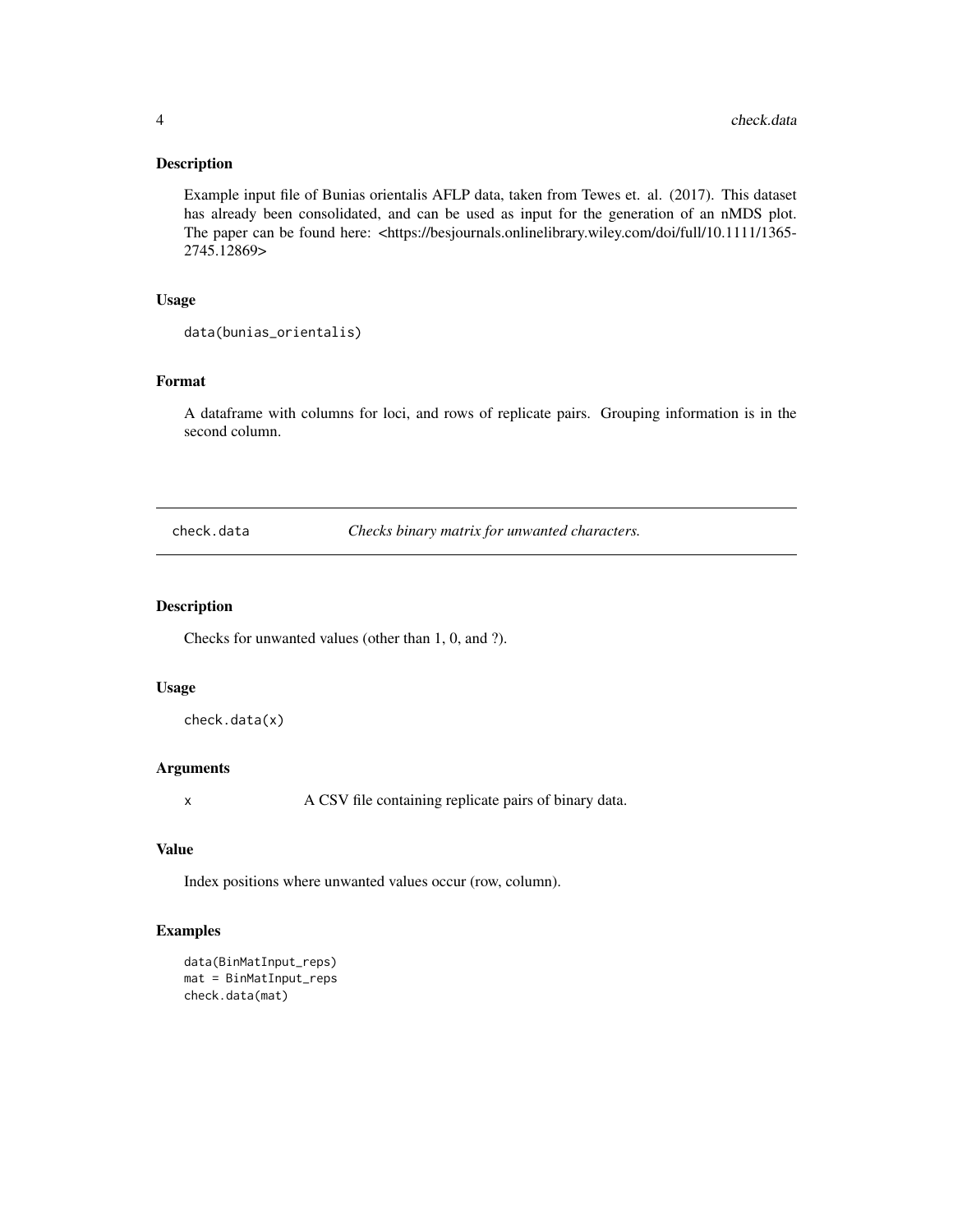<span id="page-4-0"></span>

Reads in a binary matrix comprising replicate pairs and consolidates each pair into a consensus read. For each replicate pair at each locus,  $1 \& 1 \rightarrow 1$  (shared presence),  $0 \& 0 \rightarrow 0$  (shared absence), 0 &  $1 \rightarrow ?$  (ambiguity).

#### Usage

consolidate(x)

#### Arguments

x A CSV file containing replicate pairs of binary data. See the example input file "BinMatInput\_reps".

#### Value

Consolidated binary matrix.

#### Examples

```
data(BinMatInput_reps)
mat = BinMatInput_reps
cons = consolidate(mat)
```
errors *Calculates Jaccard and Euclidean error rates.*

### Description

Calculates the Jaccard and Euclidean error rates for the dataset. Jaccard's error does not take shared absences of bands as being biologically meaningful. JE =  $(f10 + f01)/(f10 + f01 + f11)$  and EE  $=$  (f10 + f01)/(f10 + f01 + f11 + f00). At each locus, f01 and f10 indicates a case where a 0 was present in one replicate, and a 1 in the other. f11 indicates the shared presence of a band in both replicates, and f00 indicates a shared absence. For example, if a replicate pair comprises Rep1 = 00101 and Rep2 = 01100, JE =  $(1+1)/(1+1+1) = 2/3 = 0.67$ , EE =  $(1+1)/(1+1+1+2) = 2/5 = 0.4$ .

#### Usage

errors(x)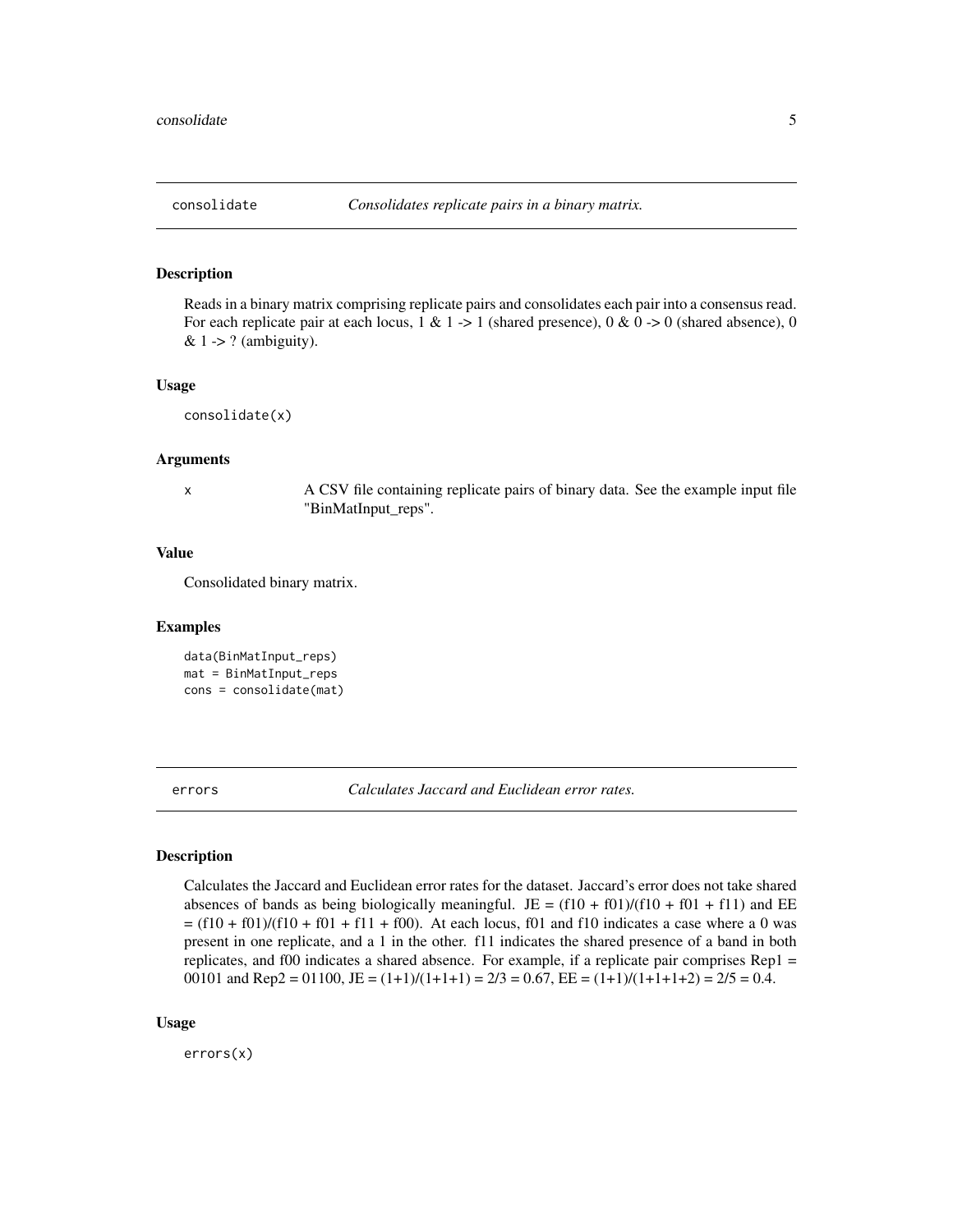#### <span id="page-5-0"></span>Arguments

x Consolidated binary matrix.

### Value

JE (Jaccard Error), EE (Euclidean Error), and standard deviations.

#### Examples

```
data(BinMatInput_reps)
mat = BinMatInput_reps
cons = consolidate(mat)
errors(cons)
```

| group.names | Outputs group names specified in the input file for the creation of an |  |  |
|-------------|------------------------------------------------------------------------|--|--|
|             | nMDS plot.                                                             |  |  |

#### Description

Returns group names in the uploaded consolidated binary data. This will help in knowing which colours are assigned to which group name.

#### Usage

group.names(x)

#### Arguments

x Consolidated binary matrix with grouping information in column 2.

#### Value

Scree plot.

#### Examples

```
mat = BinMatInput_ordination
group.names(mat)
```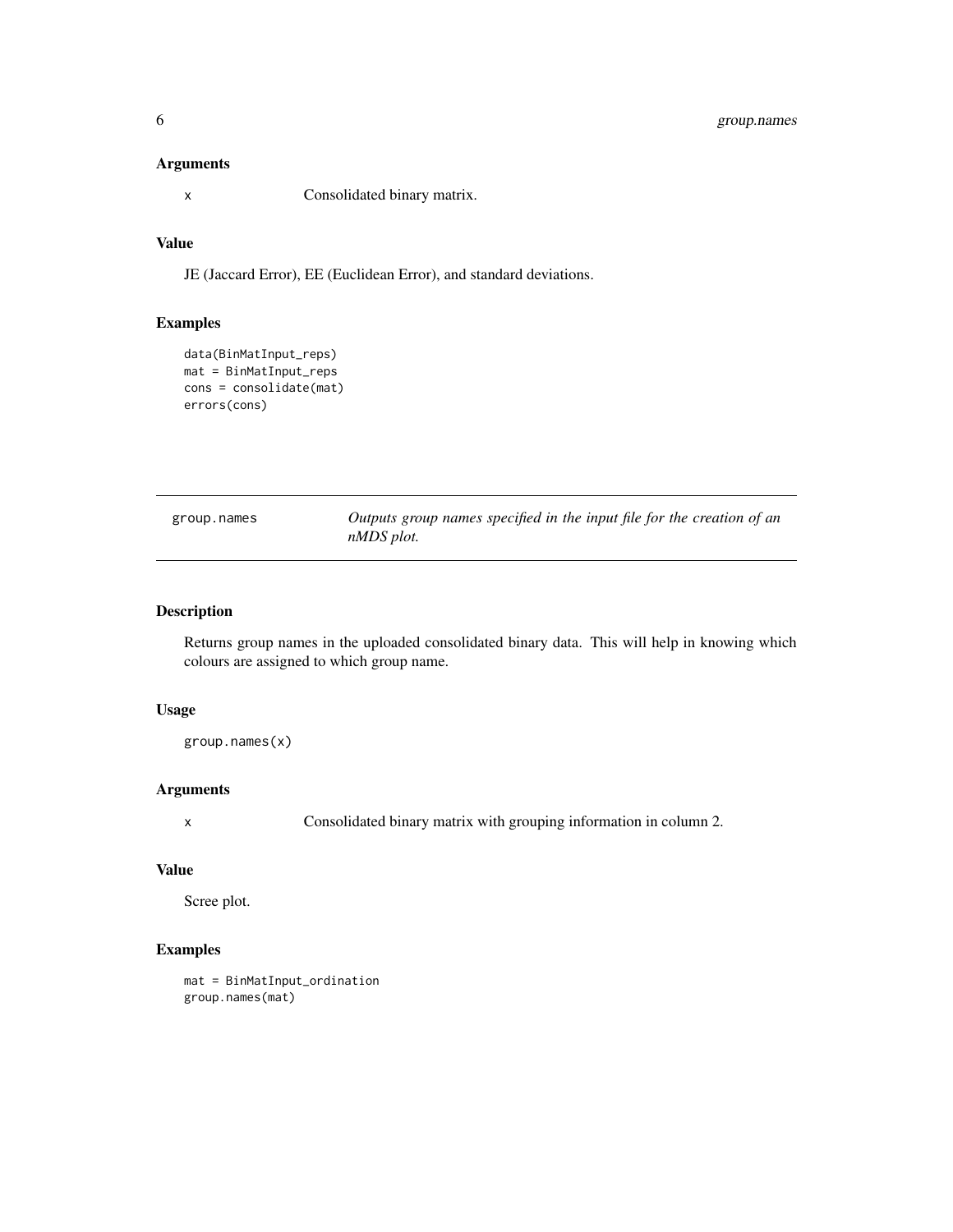<span id="page-6-0"></span>Creates an nMDS plot from a consolidated binary matrix with grouping information. Colours and shapes of plotted points need to be specified. For example, if there are two groups, then:  $\text{clrs} =$ c("red", "blue"), sh =  $c(16, 16)$ . This assigns red to the first group name, and blue to the second. Both will have a pch shape of 16 (round dot). These two vectors are then passed to the function  $nmds()$  as: colours = clrs, shapes = sh.

#### Usage

```
nmds(
  x,
  dist_meth = "binary",
  k_val = 2,
  pt\_size = 1,
 colours = c("dodgerblue", "black", "red", "green3", "orange", "darkblue", "gold2",
   "darkgreen", "darkred", "grey", "darkgrey", "magenta", "darkorchid", "purple",
   "brown", "coral3", "turquoise", "deeppink", "lawngreen", "deepskyblue", "tomato",
  "yellow", "yellowgreen", "royalblue", "olivedrab", "midnightblue", "indianred1",
    "darkturquoise"),
  labs = FALSE,legend_pos = "right",
  include_ellipse = FALSE,
  ellipse_type = "norm",
  dimension1 = 1,
  dimension2 = 2
```
#### Arguments

)

| x         | Consolidated binary matrix with grouping information in the second column.                                                                                                                                                                                                                                                                                                                                                                                                                       |
|-----------|--------------------------------------------------------------------------------------------------------------------------------------------------------------------------------------------------------------------------------------------------------------------------------------------------------------------------------------------------------------------------------------------------------------------------------------------------------------------------------------------------|
| dist_meth | Distance method. Set to "binary" by default. Other options are "euclidean",<br>"maximum", "manhattan", "canberra", or "minkowski".                                                                                                                                                                                                                                                                                                                                                               |
| k_val     | Number of dimensions for the nMDS plot. Set to 2 by default.                                                                                                                                                                                                                                                                                                                                                                                                                                     |
| pt_size   | Point size for symbols on the plot. Set to 1 by default.                                                                                                                                                                                                                                                                                                                                                                                                                                         |
| colours   | Vector containing colours to be assigned to groups. This can be changed to the<br>options available in the RColorBrewer palette set (e.g. "Set1"). See <http: applied-<br="">r.com/rcolorbrewer-palettes/&gt; for more palette options. Alternatively, the colours<br/>can be set manually using, for example, c("red", "green", "blue"), thereby set-<br/>ting a colour for each group in your dataset. There are 28 default colours that<br/>will be set automatically to your groups.</http:> |
| labs      | Indicate whether labels should appear on the graph or not (TRUE or FALSE).<br>$Default = FALSE.$                                                                                                                                                                                                                                                                                                                                                                                                 |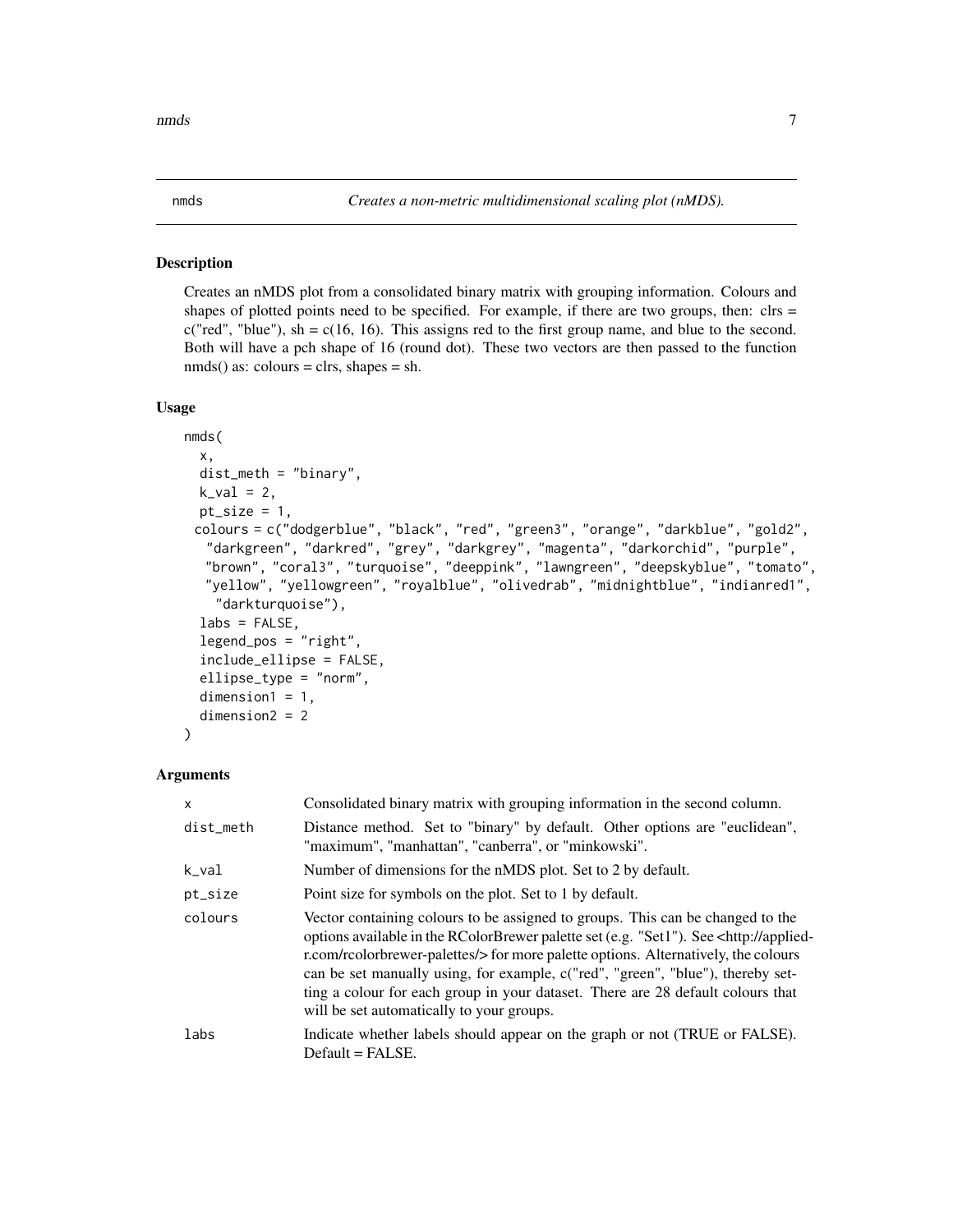<span id="page-7-0"></span>

| legend_pos      | Indicate the position of the legend. Default = "right", but other options are "left",<br>"bottom", "top", or "none"                                                                                 |
|-----------------|-----------------------------------------------------------------------------------------------------------------------------------------------------------------------------------------------------|
| include_ellipse |                                                                                                                                                                                                     |
|                 | Indicate whether ellipses should be included around groups. Default = FALSE.                                                                                                                        |
| ellipse_type    | Select the type of ellipses to include around groups. Options are "convex", "con-<br>fidence", "t", "norm", and "euclid". See the ggpubr::ggscatter() function docu-<br>mentation for more details. |
| dimension1      | Indicate the first dimension to plot $(1, 2, or 3)$ for the x axis. If $k = 2$ , the first<br>two dimensions will automatically be plotted. If $k = 3$ , select between the three.                  |
| dimension2      | Indicate the second dimension to plot $(1, 2, \text{or } 3)$ for the y axis                                                                                                                         |

#### Value

nMDS plot.

#### Examples

```
mat = BinMatInput_ordination
group.names(mat)
clrs = c("red", "green", "black")
nmds(mat, colours = clrs, labs = TRUE, include_ellipse = TRUE)
```

| nymphaea | Example input file of Nymphaea ISSR data, taken from                                         |
|----------|----------------------------------------------------------------------------------------------|
|          | Reid et. al. (2021). This dataset has already been                                           |
|          | consolidated, and can be used as input for the genera-                                       |
|          | tion of an nMDS plot. The paper can be found here:                                           |
|          | <https: article="" pii="" s0304377021000218="" science="" www.sciencedirect.com=""></https:> |

### Description

Example input file of Nymphaea ISSR data, taken from Reid et. al. (2021). This dataset has already been consolidated, and can be used as input for the generation of an nMDS plot. The paper can be found here: <https://www.sciencedirect.com/science/article/pii/S0304377021000218>

#### Usage

```
data(nymphaea)
```
#### Format

A dataframe with columns for loci, and rows of replicate pairs. Grouping information is in the second column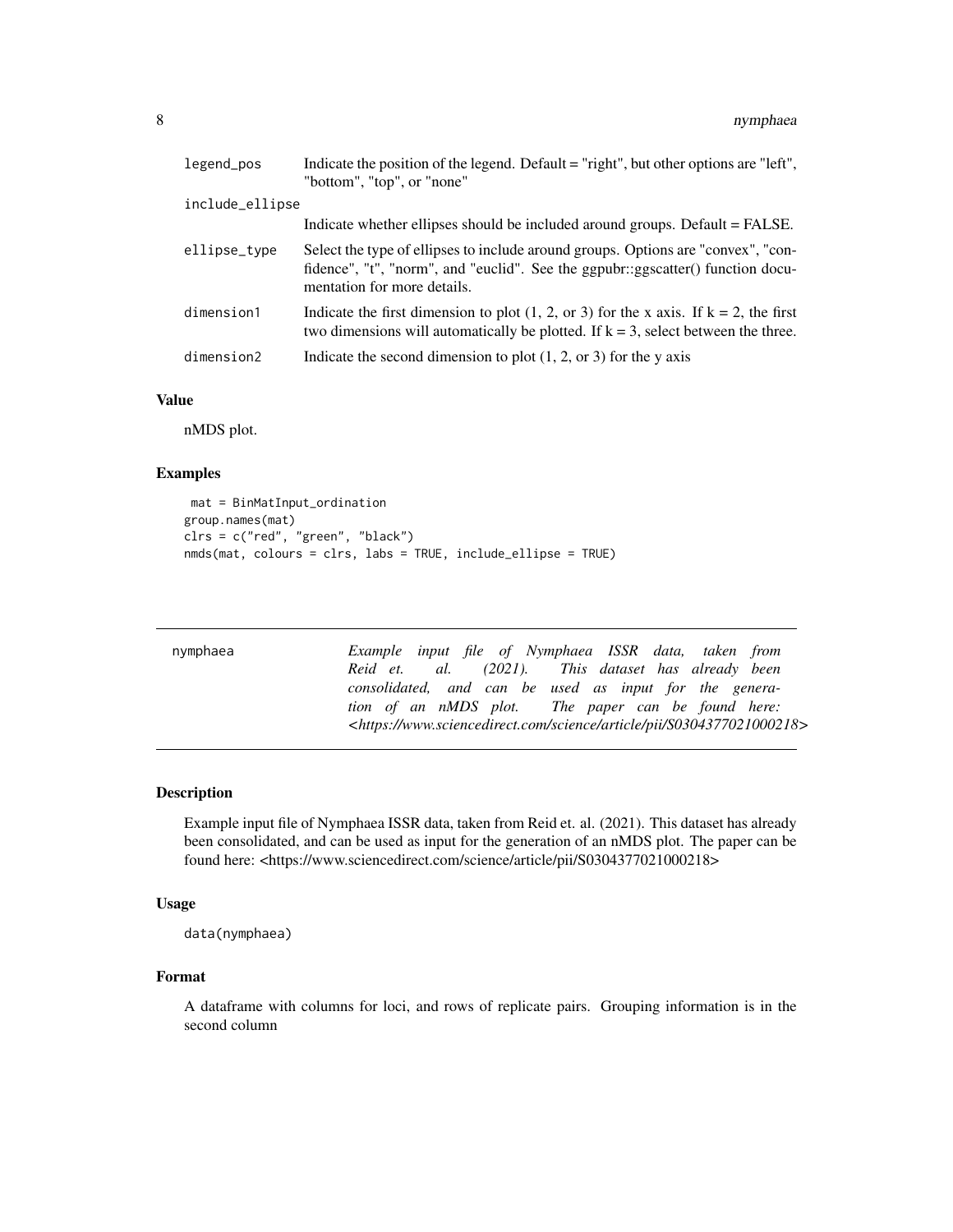<span id="page-8-0"></span>

Removes samples with a peak number less than a specified value.

#### Usage

peak.remove(x, thresh)

#### Arguments

| X      | Binary matrix - consolidated or original. |
|--------|-------------------------------------------|
| thresh | Peak threshold value for removal.         |

#### Value

Filtered dataset, and either the row name/s or row number/s of samples that were removed.

#### Examples

mat = BinMatInput\_ordination new = peak.remove(mat, 4)

peaks.consolidated *Calculates peak numbers for a consolidated data set (total, maximum, and minimum).*

#### Description

Returns total, maximum, and minimum number of peaks in the binary matrix.

#### Usage

```
peaks.consolidated(x)
```
#### Arguments

x Binary matrix comprising replicate pairs.

#### Value

Peak information.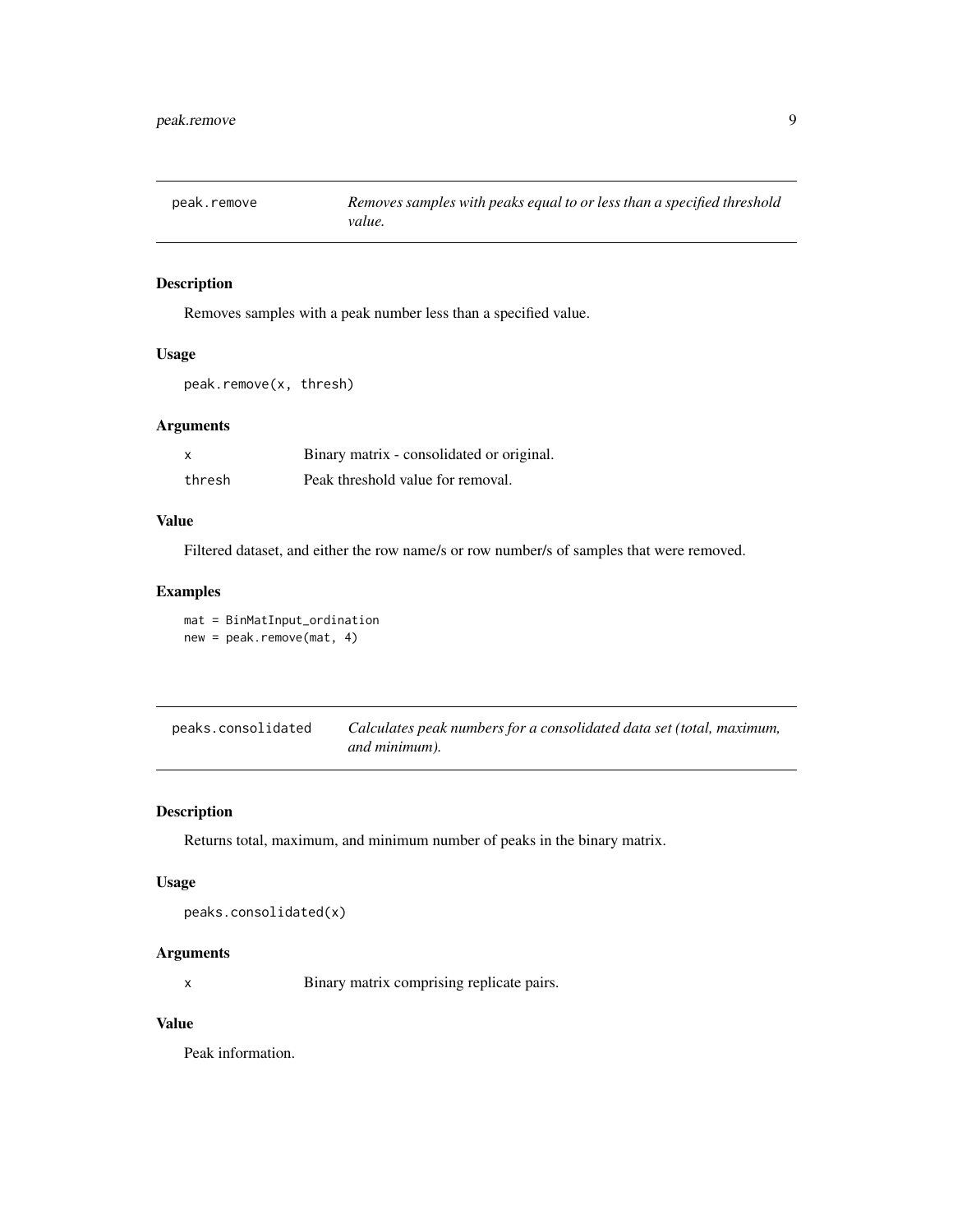#### <span id="page-9-0"></span>Examples

```
data(BinMatInput_reps)
mat = BinMatInput_reps
cons = consolidate(mat)
peaks.consolidated(cons)
```
peaks.original *Calculates peak numbers for the data set with all replicates (total, maximum, and minimum).*

#### Description

Returns total, maximum, and minimum number of peaks in the binary matrix.

#### Usage

```
peaks.original(x)
```
#### Arguments

x Binary matrix comprising replicate pairs.

#### Value

Peak information.

#### Examples

```
data(BinMatInput_reps)
mat = BinMatInput_reps
peaks.original(mat)
```
scree *Draws a scree plot.*

#### Description

Creates a scree plot for the nMDS. This indicates the optimum number of dimensions to use to minimise the stress value. The stress value is indicated by a red dotted line at 0.15. Values equal to or below this are considered acceptable.

#### Usage

```
scree(x, dimensions = 4, dist_meth = "binary")
```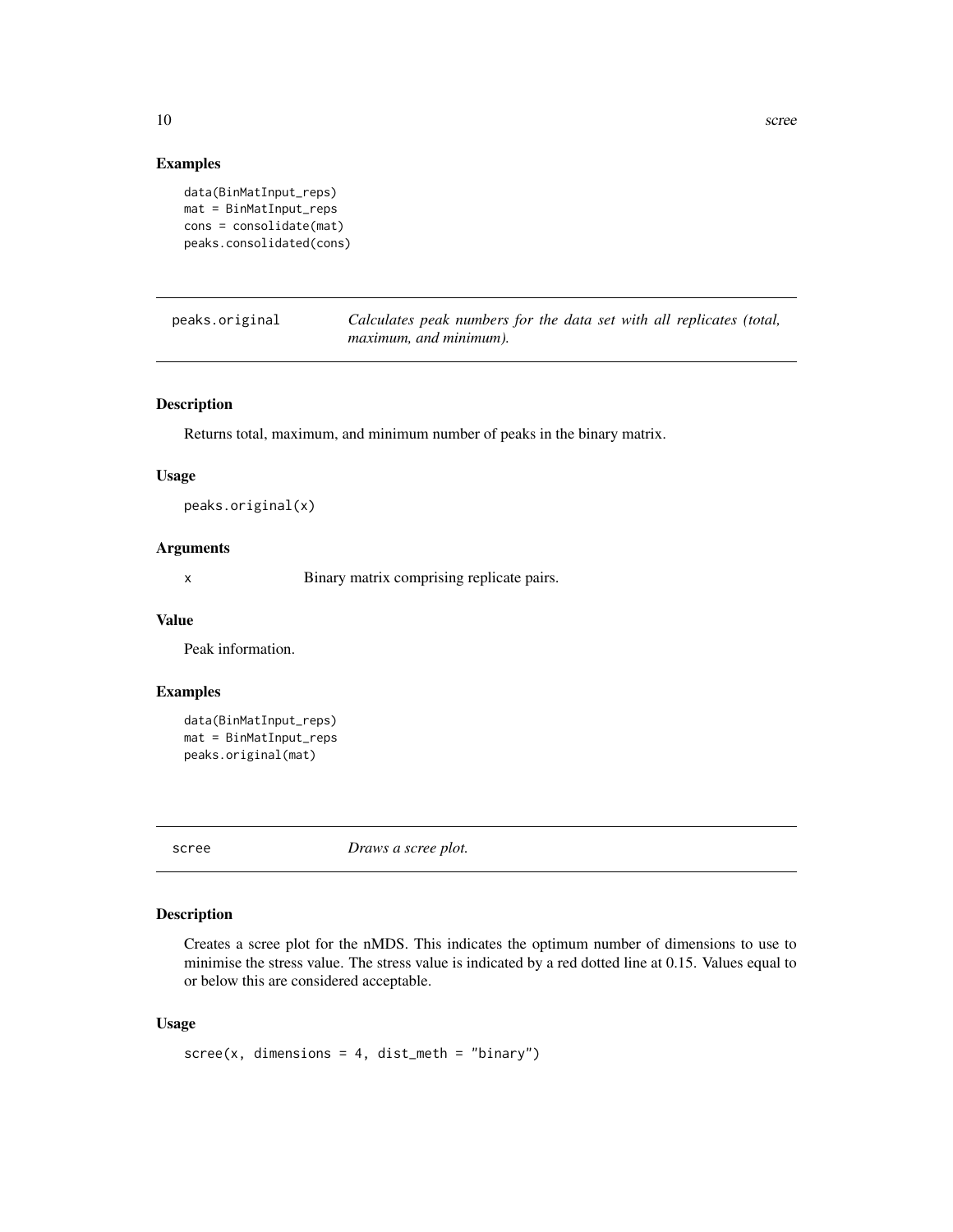#### <span id="page-10-0"></span>shepard 11

### Arguments

| X          | Consolidated binary matrix with grouping information in column 2.                                                                  |
|------------|------------------------------------------------------------------------------------------------------------------------------------|
| dimensions | Number of dimensions to plot. Set to 4 by default.                                                                                 |
| dist meth  | Distance method. Set to "binary" by default. Other options are "euclidean",<br>"maximum", "manhattan", "canberra", or "minkowski". |

#### Value

Scree plot.

#### Examples

mat = BinMatInput\_ordination scree(mat)

shepard *Creates a shepard plot.*

### Description

Creates a Shepard plot for the nMDS. This indicates the 'goodness of fit' of the original distance matrix vs the ordination representation. A high R-squared value is favourable.

#### Usage

 $shepard(x, k_val = 2, dist_meth = "binary")$ 

#### Arguments

| X.        | Consolidated binary matrix.                                                                                                        |
|-----------|------------------------------------------------------------------------------------------------------------------------------------|
| k val     | Number of dimensions. Set to 2 by default.                                                                                         |
| dist_meth | Distance method. Set to "binary" by default. Other options are "euclidean",<br>"maximum", "manhattan", "canberra", or "minkowski". |

#### Value

Shepard plot.

#### Examples

mat = BinMatInput\_ordination shepard(mat)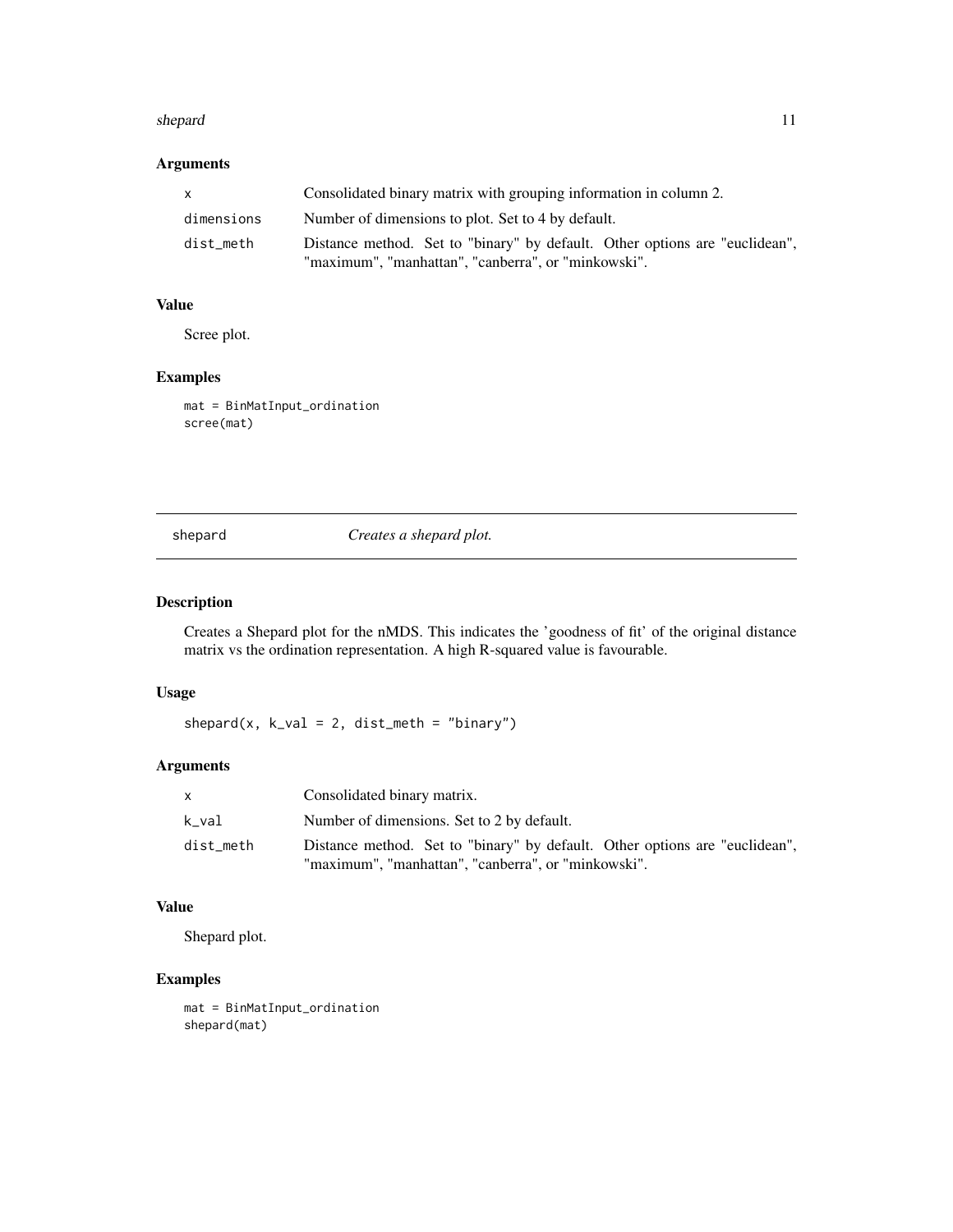<span id="page-11-0"></span>Creates a UPGMA hierarchical clustering tree, with a specified number of bootstrap repetitions.

### Usage

```
upgma(
  x,
  bts = 10,
  size = 0.55,
  lab\_size = 0.55,
  method = "binary",hclust = "average",
  fromFile = FALSE
\overline{\phantom{a}}
```
#### Arguments

| $\times$ | Consolidated binarx matrix.                                                                                                                                                                                                                                                                     |
|----------|-------------------------------------------------------------------------------------------------------------------------------------------------------------------------------------------------------------------------------------------------------------------------------------------------|
| bts      | Bootstrap replications. Set to 10 by default.                                                                                                                                                                                                                                                   |
| size     | Size of plot. Set to 0.55 by default.                                                                                                                                                                                                                                                           |
| lab_size | Size of label text. Set to 0.55 by default.                                                                                                                                                                                                                                                     |
| method   | Distance method. Set to 'binary' (=Jaccard distance) by default.                                                                                                                                                                                                                                |
| hclust   | Clustering method. Set to 'average' (=UPGMA) by default                                                                                                                                                                                                                                         |
| fromFile | Indicates whether the binary data used by the function has been consolidated by<br>BinMat, or whether it comes from the user's own file. Set to FALSE by default<br>(in the assumption that the data has been consolidated by BinMat, and that that<br>object is being passed to the function). |

### Value

UPGMA tree

#### Examples

```
data(BinMatInput_reps)
mat = BinMatInput_reps
cons = consolidate(mat)
clust = upgma(cons)
```